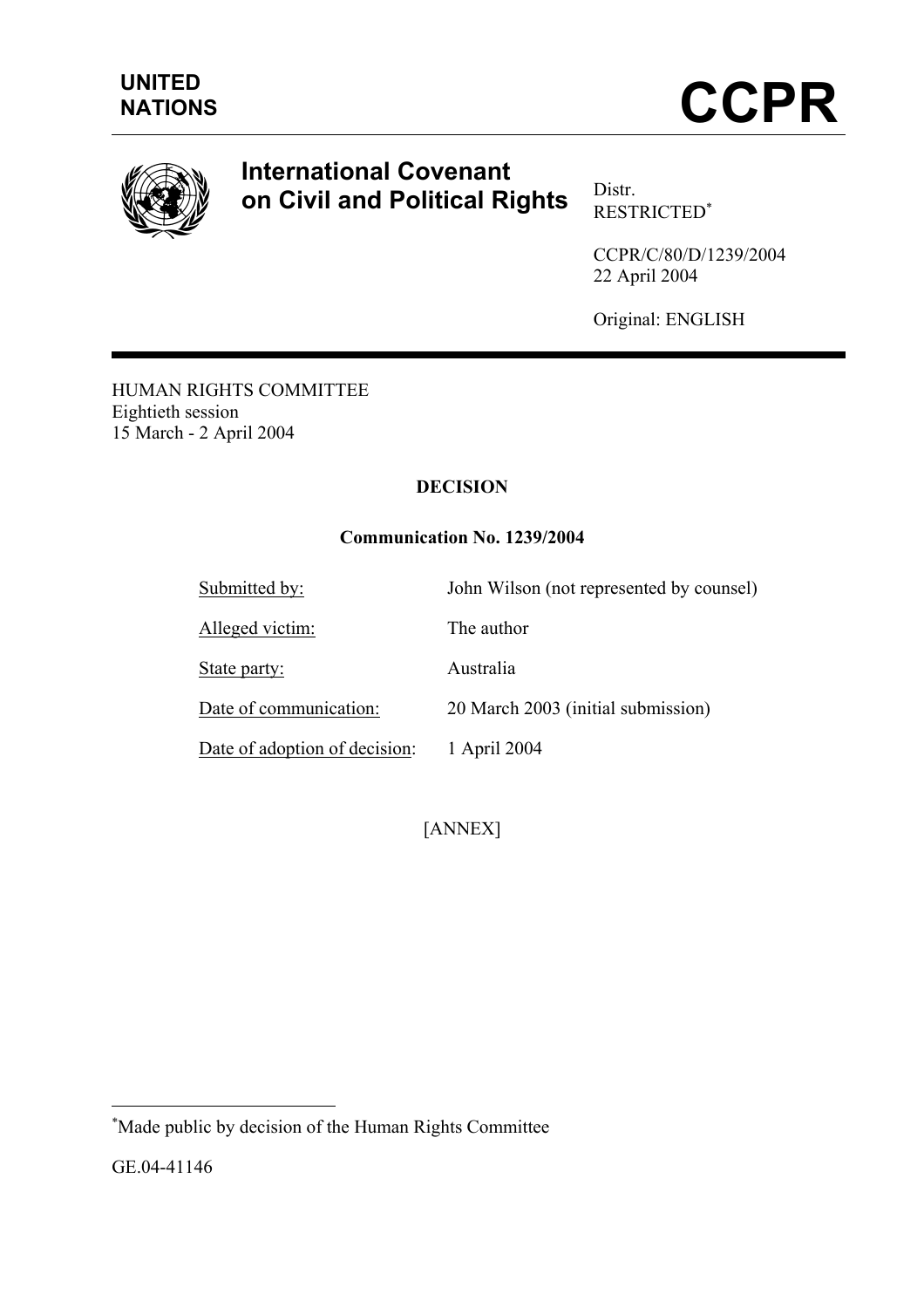## **ANNEX**

## DECISION OF THE HUMAN RIGHTS COMMITTEE UNDER THE OPTIONAL PROTOCOL TO THE INTERNATIONAL COVENANT ON CIVIL AND POLITICAL RIGHTS

#### Eightieth session

concerning

#### **Communication No. 1239/2004[\\*\\*](#page-1-0)**

| Submitted by:          | John Wilson (not represented by counsel) |
|------------------------|------------------------------------------|
| Alleged victim:        | The author                               |
| State party:           | Australia                                |
| Date of communication: | 20 March 2003 (initial submission)       |

The Human Rights Committee, established under article 28 of the International Covenant on Civil and Political Rights,

Meeting on 1 April 2004

Adopts the following:

#### **Decision on admissibility**

1. The author of the communication, initially dated 20 March 2003, is John Wilson, an Australian citizen, born in [1](#page-1-1)942 and resident of Australia.<sup>1</sup> He claims to be a victim of a violation by Australia of articles 1, 2, 9, 14 and 17 of the Covenant. He is not represented by counsel.

#### **The facts as presented by the author**

 $\overline{a}$ 

2.1. The author claims that he has been involved in a number of different legal proceedings in the State of New South Wales which have been conducted unfairly, and which have denied him the right to a trial by jury. He claims that this has resulted in him being unlawful imprisoned, unlawfully evicted from his premises, and defamed. He also claims that he has been the victim of what he described as the unlawful use of authority by a foreign power.

<span id="page-1-0"></span>The following members of the Committee participated in the examination of the present communication: Mr. Nisuke Ando, Mr. Prafullachandra Natwarlal Bhagwati, Mr. Alfredo Castillero Hoyos, Ms. Christine Chanet, Mr. Franco Depasquale, Mr. Maurice Glèlè Ahanhanzo, Mr. Walter Kälin, Mr. Ahmed Tawfik Khalil, Mr. Rafael Rivas Posada, Sir Nigel Rodley, Mr. Martin Scheinin, Mr. Ivan Shearer, Mr. Hipólito Solari Yrigoyen, Mr. Roman Wieruszewski and Mr. Maxwell Yalden.

<span id="page-1-1"></span><sup>&</sup>lt;sup>1</sup> The Optional Protocol entered into force in relation to Australia on 25 December 1991.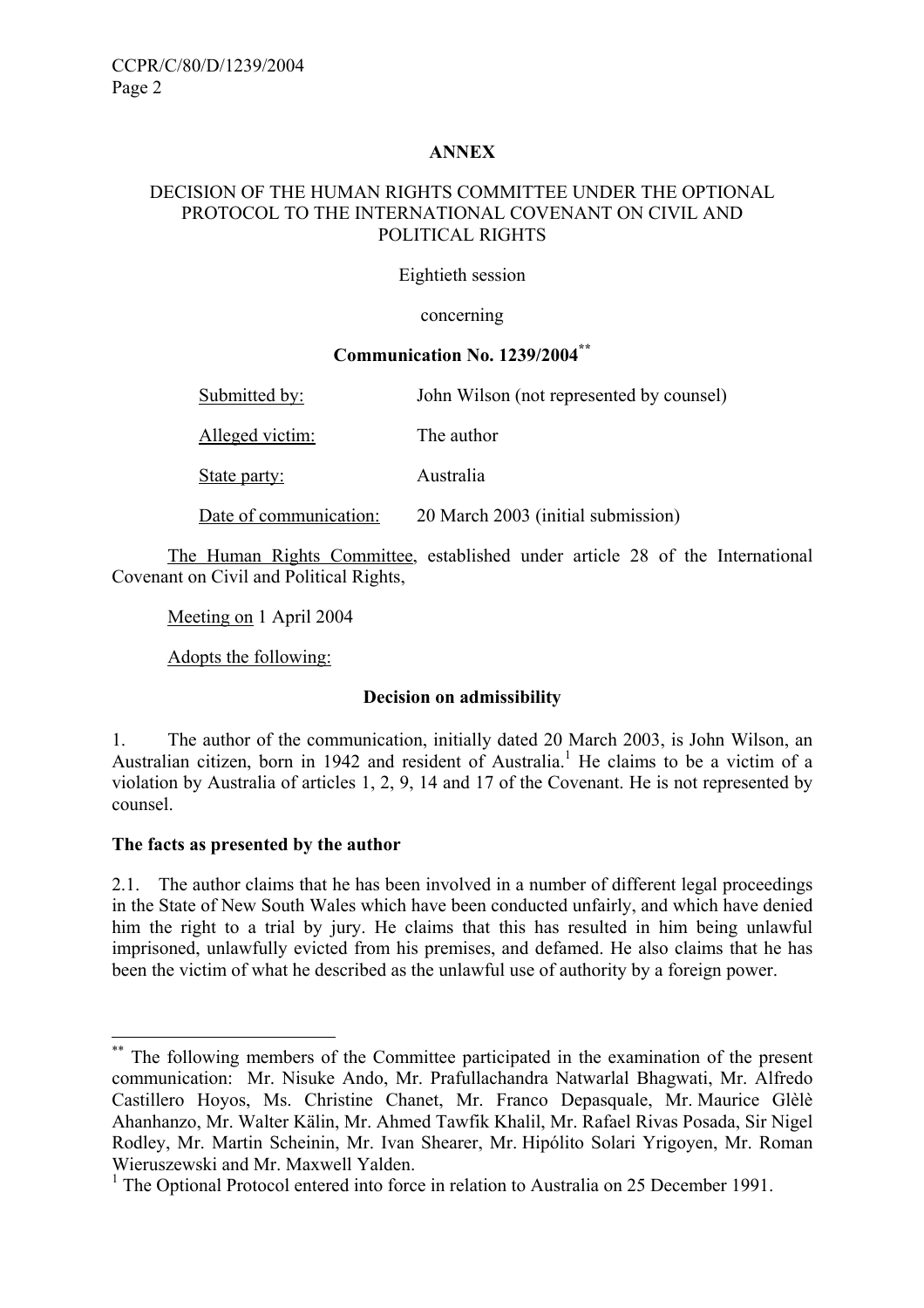2.2 The author states that on 5 September 1997 he was arrested and charged with an offence under s326 of the *New South Wales Crimes Act 1900*, which criminalizes the making of threats to cause injury or detriment to a witness in a proceeding, a juror or a judicial officer (the author does not provided details of the charges against him or the surrounding circumstances). On 26 September 1997 the author appeared in the Local Court, where he insisted on being tried by jury, to which the presiding Magistrate agreed.

2.3 On 17 November 1997, the author appeared in the New South Wales Supreme Court in response to a summons issued by the Prothonotary of that Court, seeking to have the author charged with contempt of court. No details are provided, and it is unclear how or whether this charge related to those laid under the Crime Act. The author requested that his trial for contempt of court be by way of jury trial. The presiding judge refused this request. The author challenged this decision in the Supreme Court, but this was dismissed by a single judge of the Court on 13 February 1998, and then by the Court of Appeal on 26 August 1998. The author's further application to the High Court of Australia for special leave to appeal against the refusal to grant a jury trial was dismissed on 16 April 1999.

2.4 The author claims that he was unlawfully imprisoned from 9 November 1999 to 28 February 2000 in the Silverwater Correctional Centre in Sydney, after being tried and convicted of contempt of Court by the Supreme Court of New South Wales. No details of the circumstances surrounding his conviction are provided. He claims that he was denied his request for a trial by jury in relation to the contempt of court charges against him. On 28 February 2000, he was released from prison, following a successful appeal to the Court of Appeal. The author claims that the above circumstances reveal a breach of article 9(5) of the Covenant.

2.5 The author states that on 28 December 2000, he filed proceedings against the St. George Bank in relation to allegations that the bank had committed fraud against him in relation to a housing loan contract, by including terms as to variable interest rates. The author's claim was also directed against the State of New South Wales, which, as the author argued, was 'vicariously liable' for an earlier decision of a judge of the New South Wales Supreme Court. This decision had upheld an application by the bank to grant it possession of the author's house, in view of the author's default on loan repayments. The author claimed that the judge in the earlier matter had perverted the course of justice by not granting him a trial by jury in relation to the bank's claims against him. In his claim against the bank and the State of New South Wales, the author argued that he was entitled to a trial by jury, but this was rejected by a judge of the Supreme Court of New South Wales, and the author's subsequent appeals against this procedural decision in the New South Wales Court of Appeal and the High Court were dismissed on 16 November 2001 and 14 February 2003 respectively.

2.6 The author refers to 23 proceedings in which the relevant court refused his request for a jury trial, and claims that this reveals a violation by the State party of articles 2 and 14 of the Covenant.

2.7 The author further alleges that his proceedings against a media company in June 1997 for defamation, the circumstances of which are not explained, were unsuccessful, and that the Supreme Court of New South Wales struck out his claim despite the author's contention that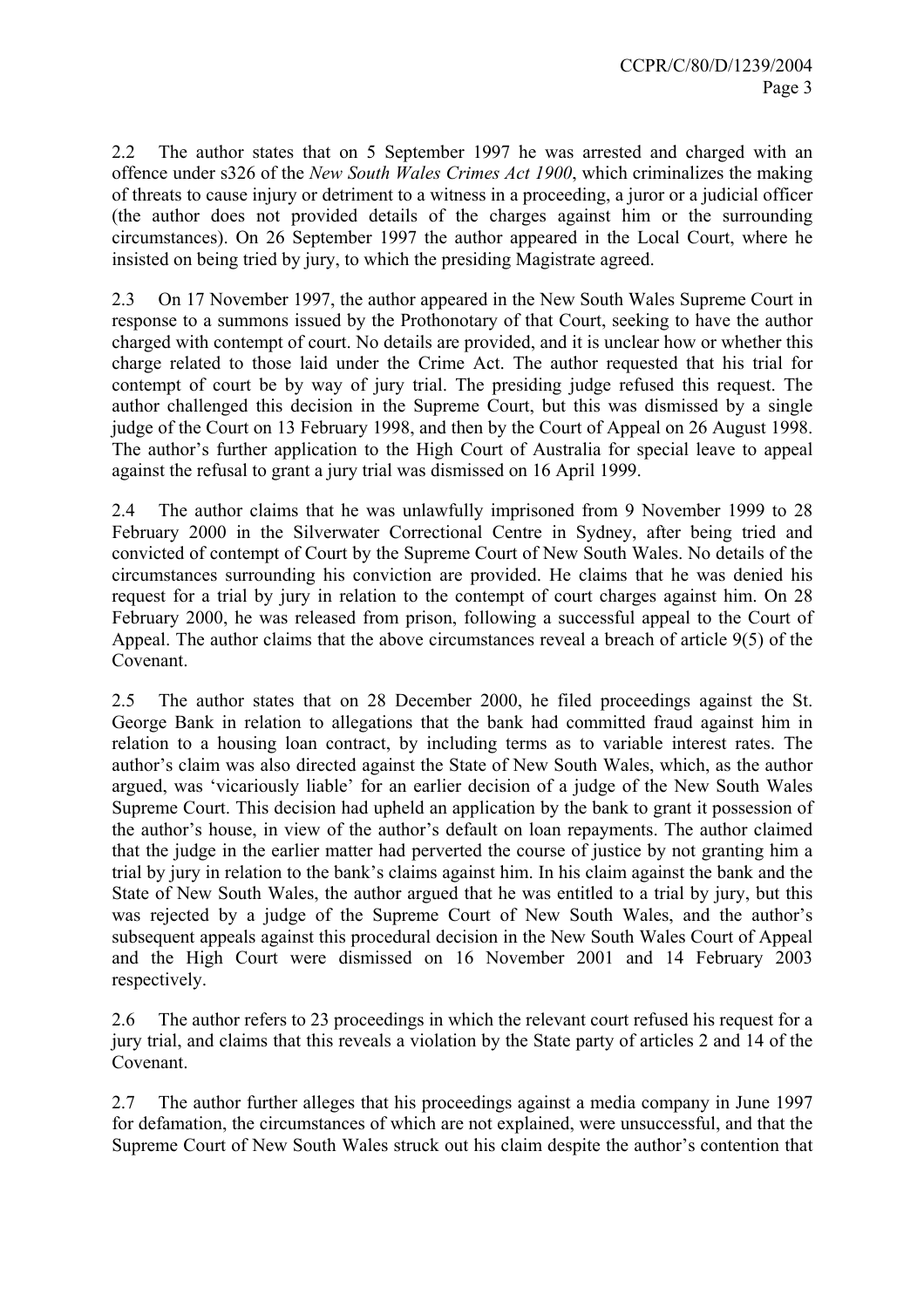his proceedings should be heard and determined by a jury. This is said to have amounted to a violation of article 17 by the State Party.

2.8 The also author also claims that, because the State party's judges and parliamentarians swear allegiance to Queen Elizabeth the Second, the monarch of a foreign state, it is in breach of article 1 of the Covenant.

2.9 Finally, the author claims that the failure of the State party's courts to uphold his claims against the aforementioned bank in relation to his loan contract constituted a violation of article 26, as he was denied the protection of the law against what he claims to have been the bank's fraudulent practices.

# **The complaint**

3.1 The author contends that, in the various legal proceedings referred to in his communication, he was not afforded a trial by jury, and that the proceedings were not conducted fairly, in violation of articles 9 and 14. He also claims that the conduct complained of amounted to breaches of articles 1, 2, 17 and 26 of the Covenant.

## **Issues and proceedings before the Committee**

4.1 Before considering any claim contained in a communication, the Human Rights Committee must, in accordance with the Rule 87 of its Rules of Procedure, decide whether or not the case is admissible under the Optional Protocol to the Covenant.

4.2 The Committee has ascertained, as required under article 5, paragraph 2(a), of the Optional Protocol, that the same matter is not being examined under another procedure of international investigation or settlement.

4.3 The Committee reiterates its position that an individual cannot claim the status of "victim" in respect of alleged violations of the right of all peoples to self-determination, as enshrined in article 1 of the Covenant.<sup>[2](#page-3-0)</sup> Consequently, this part of the communication is inadmissible under article 1 of the Optional Protocol.

4.4 As to the author's claims under articles 2, 9, 14, 17 and 26 of the Covenant, the Committee considers that they either fall outside the scope of those provisions or have not been substantiated, for purposes of admissibility. The Committee observes, in particular, that the Covenant does not confer the right to trial by jury in either civil or criminal proceedings, rather the touchstone is that all judicial proceedings, with or without a jury, comport with the guarantees of fair trial.<sup>3</sup> Consequently, the author's claims are inadmissible under articles  $2$ and 3 of the Optional Protocol.

5. The Committee therefore decides that the communication is inadmissible. The decision will be transmitted to the author and, for information, to the State party.

<span id="page-3-0"></span><sup>&</sup>lt;sup>2</sup> See, for example, Hom v The Philippines Caser No 1169/2003, Decision adopted on 8 August 2003.

<span id="page-3-1"></span><sup>&</sup>lt;sup>3</sup> See, for example, <u>Kavanagh v Ireland</u> (No.1) Case No 818/1998, Views adopted on 4 April 2001.